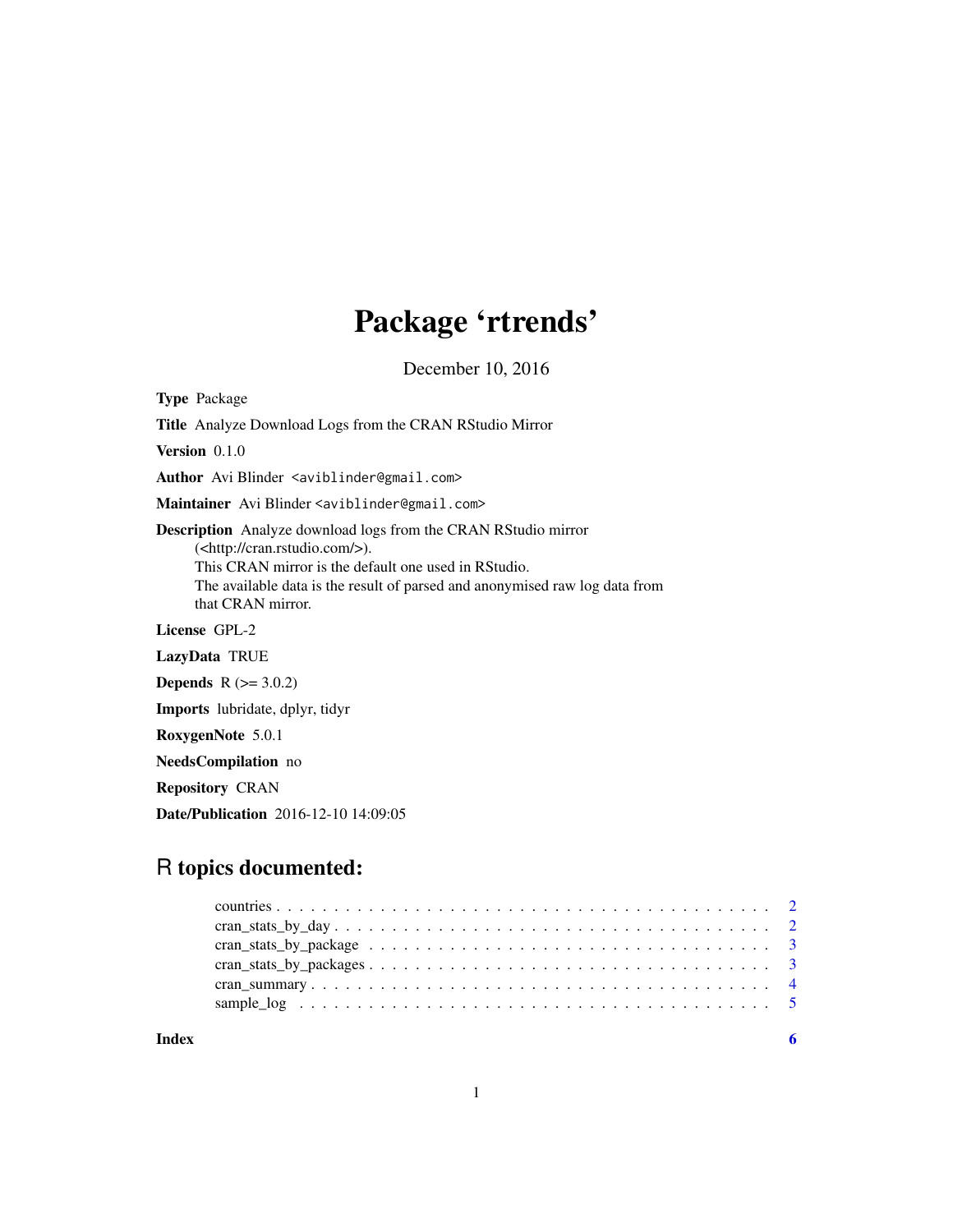<span id="page-1-0"></span>

#### Description

This dataset is used for converting countries abbreviations into full names

#### Usage

data("countries")

#### Format

geoname\_id: geoname\_id of location locale\_code: locale\_code - factor continent\_code: continent\_code - factor continent\_name: continent\_name - factor country\_iso\_code: country\_iso\_code - Two letters abbreviation - factor country\_name Full: country name - factor

#### Source

"http://dev.maxmind.com/geoip/geoip2/geolite2/"

#### Examples

data(countries)

cran\_stats\_by\_day *CRAN Stats for a specific date*

#### Description

Download a full CRAN Log for a specific date

#### Usage

cran\_stats\_by\_day(Date, cran\_log = "http://cran-logs.rstudio.com/")

#### Arguments

| Date     | date of CRAN log to be downloaded |
|----------|-----------------------------------|
| cran_log | CRAN mirror name                  |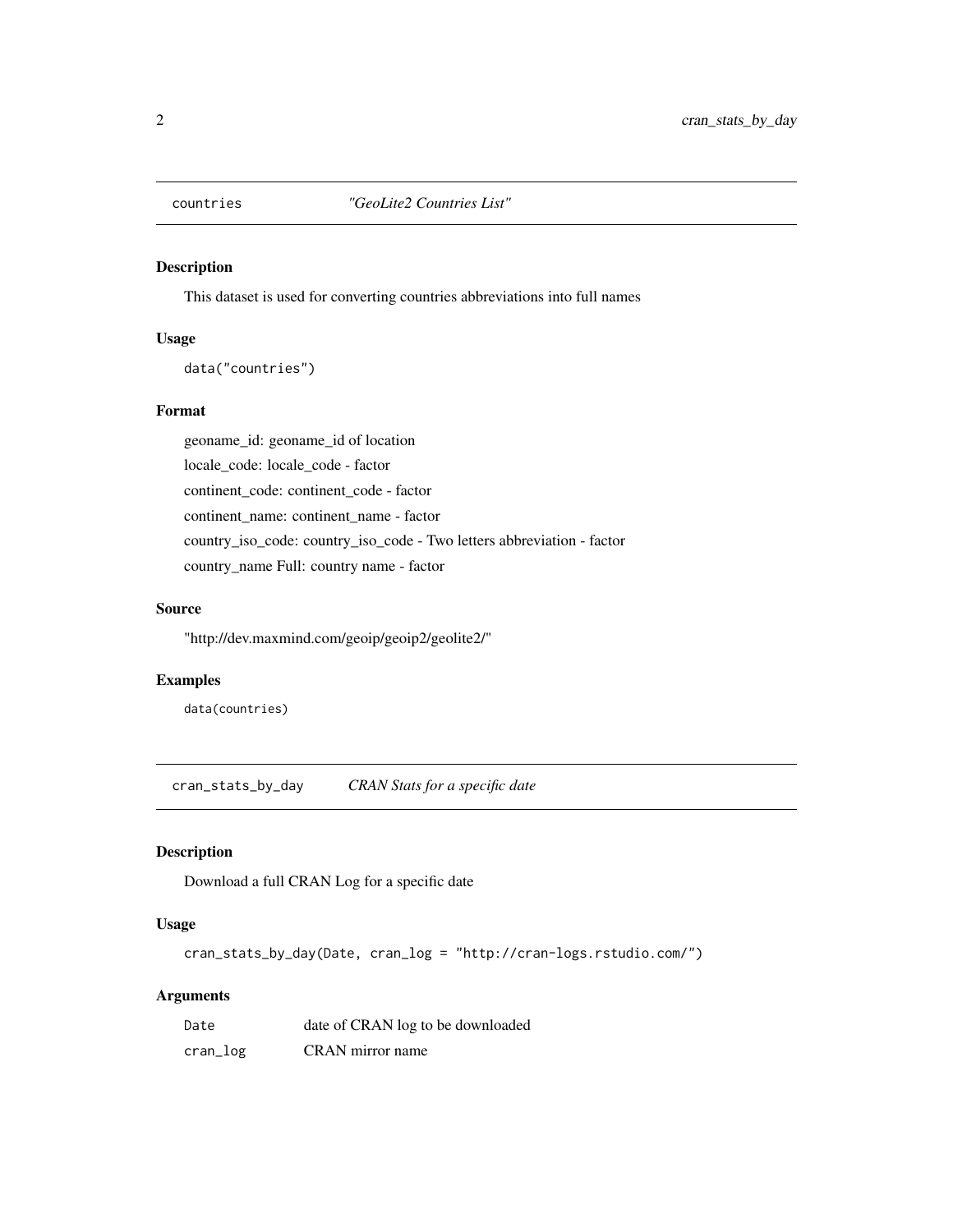#### <span id="page-2-0"></span>Value

A dataframe with complete log data of a specific date

#### Author(s)

Avi Blinder

cran\_stats\_by\_package *CRAN Stats for single package*

#### Description

Download CRAN data related to several packages in a range of dates

#### Usage

```
cran_stats_by_package(from_date, to_date, sel_package_name,
cran_log = "http://cran-logs.rstudio.com/")
```
#### Arguments

| from_date        | Starting date for downloading CRAN Repositories |  |  |  |  |
|------------------|-------------------------------------------------|--|--|--|--|
| to_date          | end date for downloading CRAN Repositories      |  |  |  |  |
| sel_package_name |                                                 |  |  |  |  |
|                  | Single package name for analysis                |  |  |  |  |
| cran_log         | CRAN mirror name                                |  |  |  |  |

#### Author(s)

Avi Blinder

cran\_stats\_by\_packages

*CRAN raw data for several packages in a range of dates*

#### Description

Download CRAN log data related to several packages in a range of dates

#### Usage

```
cran_stats_by_packages(from_date, to_date, sel_package_name,
cran_log = "http://cran-logs.rstudio.com/")
```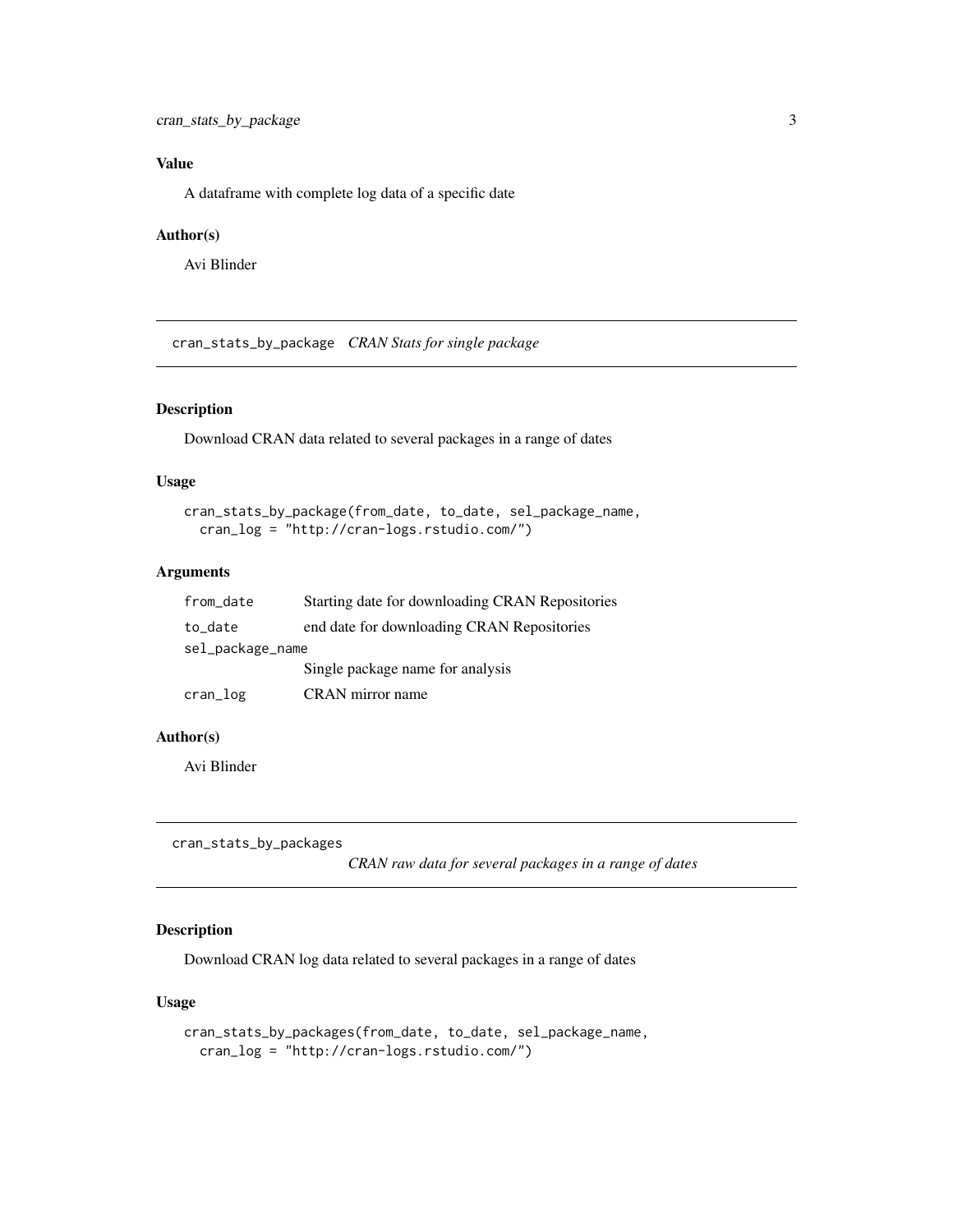#### <span id="page-3-0"></span>Arguments

| from_date        | Starting date for downloading CRAN Repositories |
|------------------|-------------------------------------------------|
| to_date          | end date for downloading CRAN Repositories      |
| sel_package_name |                                                 |
|                  | Single package name for analysis                |
| $cran\_log$      | CRAN mirror name                                |

#### Value

dataframe with log information for selected packages

#### Author(s)

Avi Blinder

cran\_summary *Merge stats with County names*

#### Description

Merge CRAN log data with County names

#### Usage

cran\_summary(cran\_log, countries)

#### Arguments

| cran_log  | dataftame containing CRAN log data                                                         |
|-----------|--------------------------------------------------------------------------------------------|
| countries | Countries lookup table data(sample_log) data(countries) cran_summary(sample_log,countries) |

#### Author(s)

Avi Blinder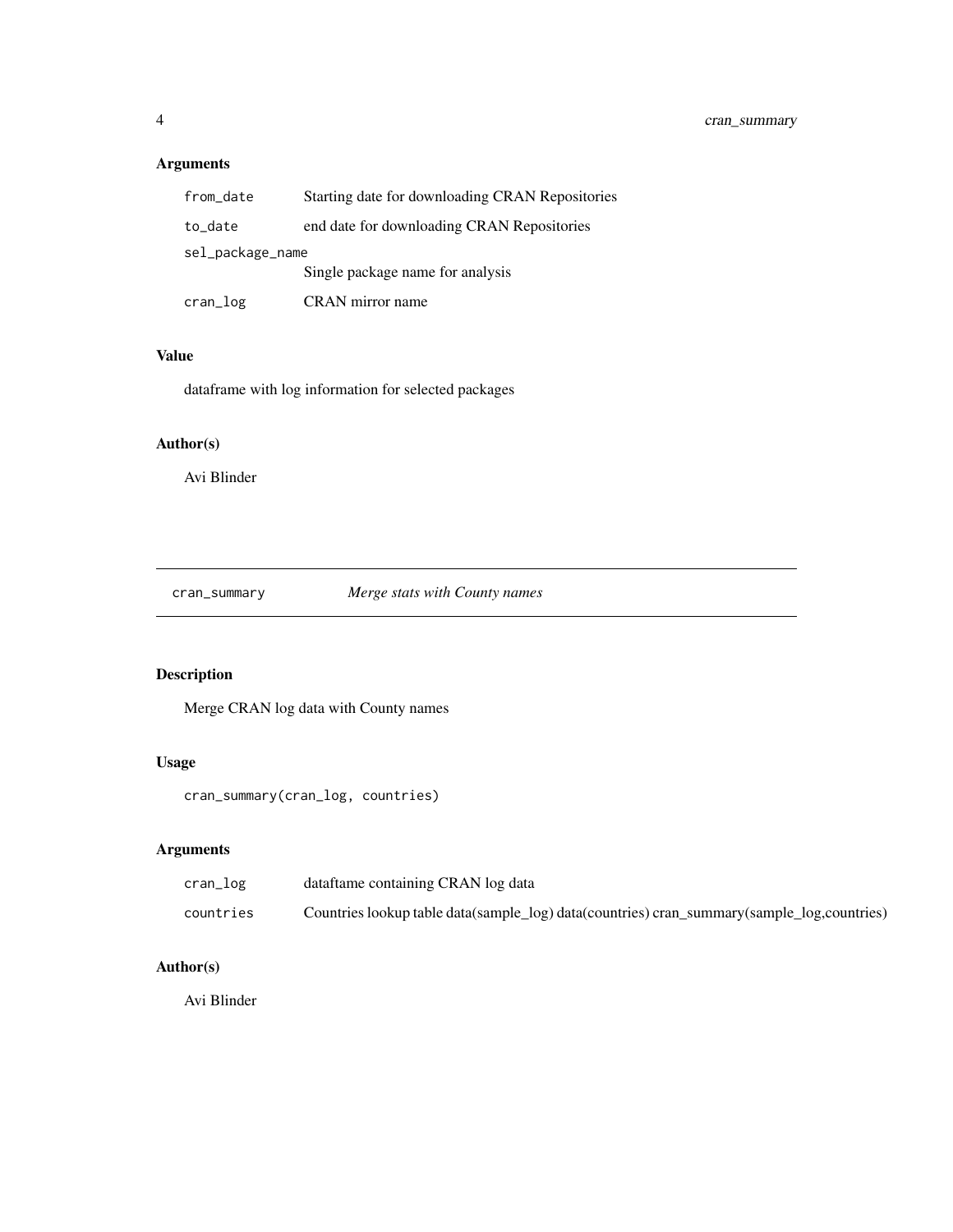<span id="page-4-0"></span>

#### Description

This sample formatted log is used as example in this package")

#### Usage

data("sample\_log")

#### Format

date : chr "2016-11-01" "2016-11-01" "2016-11-01" "2016-11-01" ... time : chr "19:46:35" "19:47:38" "18:25:28" "18:29:46" ... size : chr "538958" "283733" "538964" "523" ... r\_version : chr "3.3.2" "NA" "3.3.1" "3.3.1" ... r\_arch : chr "x86\_64" "NA" "x86\_64" "x86\_64" ... r\_os : chr "darwin13.4.0" "NA" "mingw32" "darwin16.0.0" ... package\_name : chr "sparklyr" "sparklyr" "sparklyr" "sparklyr" ... package\_version: chr "0.4" "0.4" "0.4" "0.4" ... country : chr "HK" "GB" "BR" "US" ... ip\_id : chr "443" "659" "1117" "404" ...

#### Details

Partial CRAN log data

#### Source

"http://cran-logs.rstudio.com"

#### Examples

data(sample\_log)